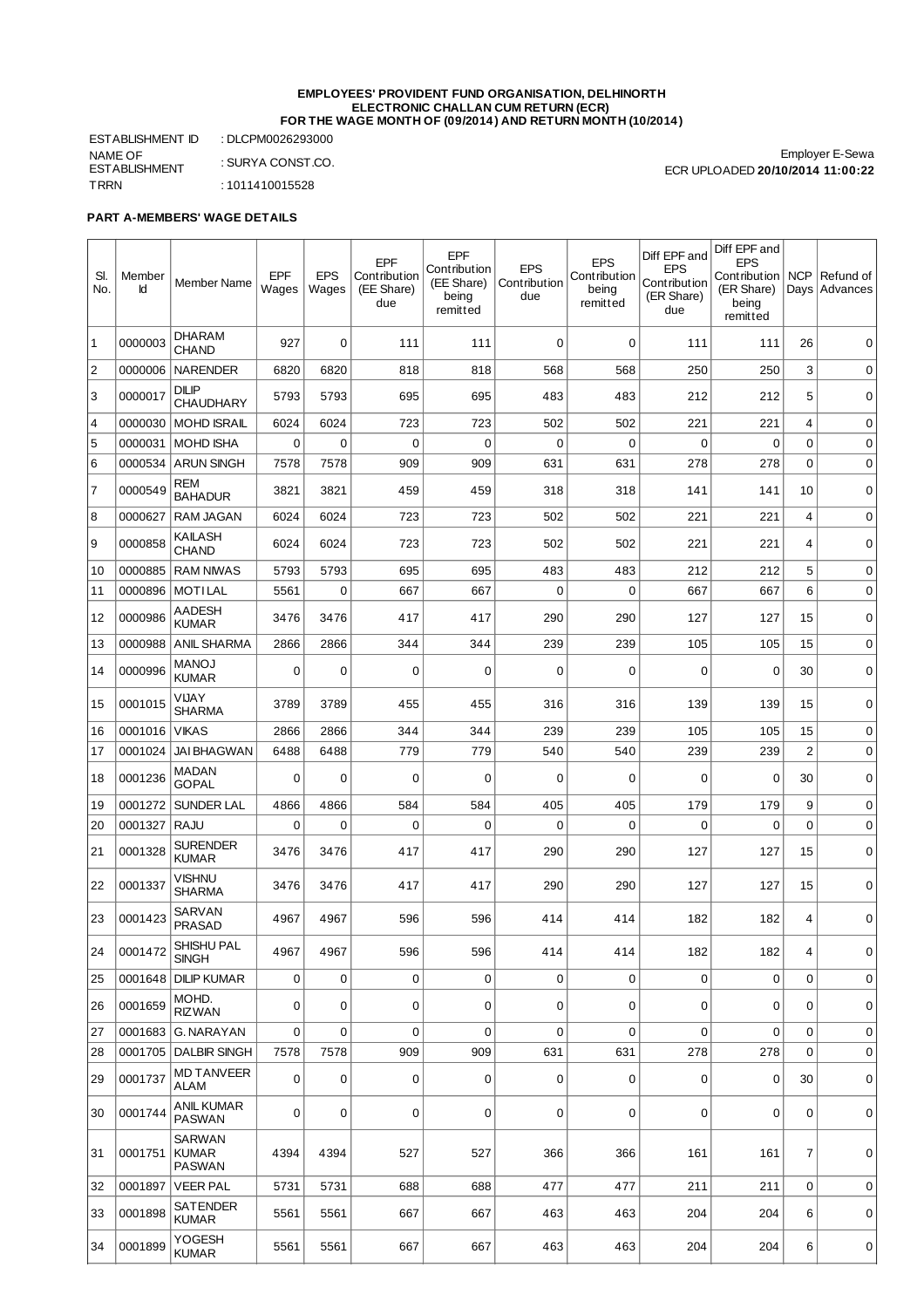| 35       | 0001900            | <b>DEVENDER</b><br><b>KUMAR</b>   | 4967         | 4967         | 596        | 596        | 414        | 414        | 182        | 182        | 4                | 0           |
|----------|--------------------|-----------------------------------|--------------|--------------|------------|------------|------------|------------|------------|------------|------------------|-------------|
| 36       | 0001901            | <b>JAG MOHAN</b>                  | 6951         | 6951         | 834        | 834        | 579        | 579        | 255        | 255        | $\mathbf 0$      | 0           |
| 37       | 0001902            | <b>MUKESH</b><br><b>KUMAR</b>     | 5731         | 5731         | 688        | 688        | 477        | 477        | 211        | 211        | 0                | 0           |
| 38       | 0001903            | <b>NARESH</b>                     | 5731         | 5731         | 688        | 688        | 477        | 477        | 211        | 211        | $\mathbf 0$      | 0           |
| 39       | 0001904            | RAJ<br><b>NARAYAN</b>             | 6951         | 6951         | 834        | 834        | 579        | 579        | 255        | 255        | 0                | 0           |
| 40       | 0001905            | <b>RAM DASS</b>                   | 3939         | 3939         | 473        | 473        | 328        | 328        | 145        | 145        | 13               | 0           |
| 41       | 0001906            | <b>RAM</b><br><b>KHILAWAN</b>     | 5731         | 5731         | 688        | 688        | 477        | 477        | 211        | 211        | 0                | 0           |
| 42       | 0001907            | <b>RAM SUMER</b>                  | 5731         | 5731         | 688        | 688        | 477        | 477        | 211        | 211        | 0                | $\mathbf 0$ |
| 43       | 0001908            | <b>RAM SUMER</b><br><b>BABBAN</b> | 5731         | 5731         | 688        | 688        | 477        | 477        | 211        | 211        | 0                | 0           |
| 44       | 0001909            | RANJEET<br><b>KUMAR</b>           | 5731         | 5731         | 688        | 688        | 477        | 477        | 211        | 211        | 0                | $\mathbf 0$ |
| 45       | 0001910            | <b>SATYA</b><br><b>NARAYAN</b>    | 5731         | 5731         | 688        | 688        | 477        | 477        | 211        | 211        | 0                | 0           |
| 46       | 0001911            | SHIV<br><b>NARAYAN</b>            | 5097         | 5097         | 612        | 612        | 425        | 425        | 187        | 187        | 8                | 0           |
| 47       | 0001912            | VISHNU<br><b>PANDIT</b>           | 6951         | 6951         | 834        | 834        | 579        | 579        | 255        | 255        | 0                | 0           |
| 48       | 0001913            | SONU                              | 5731         | 5731         | 688        | 688        | 477        | 477        | 211        | 211        | 0                | 0           |
| 49       | 0001914            | KAILASH<br><b>RAJPUT</b>          | 6719         | 6719         | 806        | 806        | 560        | 560        | 246        | 246        | 1                | $\mathbf 0$ |
| 50       | 0001915            | RAKESH<br><b>SAROHA</b>           | 6951         | 6951         | 834        | 834        | 579        | 579        | 255        | 255        | 0                | 0           |
| 51       | 0001916            | <b>BHOPAL</b>                     | 6951         | 6951         | 834        | 834        | 579        | 579        | 255        | 255        | $\mathbf 0$      | 0           |
| 52       | 0001917            | <b>NARESH</b><br><b>DAHIYA</b>    | 5561         | 5561         | 667        | 667        | 463        | 463        | 204        | 204        | 6                | 0           |
| 53       | 0001918            | <b>SANJEET</b><br>YADAV           | 1528         | 1528         | 183        | 183        | 127        | 127        | 56         | 56         | 22               | 0           |
| 54       | 0001919            | SACHIN<br><b>RUHELA</b>           | 5540         | 5540         | 665        | 665        | 461        | 461        | 204        | 204        | 1                | 0           |
| 55       | 0001920            | <b>JIT ENDER</b>                  | 5540         | 5540         | 665        | 665        | 461        | 461        | 204        | 204        | $1\,$            | 0           |
| 56       | 0001921            | <b>DINESH</b><br><b>KUMAR</b>     | 6719         | 6719         | 806        | 806        | 560        | 560        | 246        | 246        | 1                | 0           |
| 57       | 0001922            | <b>RISHI KUMAR</b>                | 6951         | 6951         | 834        | 834        | 579        | 579        | 255        | 255        | 0                | 0           |
| 58       | 0001923            | <b>PINTOO</b><br>YADAV            | 5731         | 5731         | 688        | 688        | 477        | 477        | 211        | 211        | 0                | 0           |
| 59       | 0001924            | <b>SURENDER</b><br><b>KUMAR</b>   | 6951         | 6951         | 834        | 834        | 579        | 579        | 255        | 255        | 0                | 0           |
| 60       | 0001925            | <b>KAUSHAL</b><br><b>KUMAR</b>    | 5731         | 5731         | 688        | 688        | 477        | 477        | 211        | 211        | 0                | 0           |
| 61       | 0001926            | <b>RAJVEER</b><br>SHARMA          | 6951         | 6951         | 834        | 834        | 579        | 579        | 255        | 255        | 0                | 0           |
| 62       | 0001927            | RAMESH<br>YADAV                   | 6951         | 6951         | 834        | 834        | 579        | 579        | 255        | 255        | 0                | 0           |
| 63       | 0001928            | <b>RAVINDER</b><br>PAL            | 6951         | 6951         | 834        | 834        | 579        | 579        | 255        | 255        | 0                | 0           |
| 64       | 0001929            | SHRIDHAR<br>YADAV                 | 6951         | 6951         | 834        | 834        | 579        | 579        | 255        | 255        | 0                | 0           |
| 65       | 0001930            | <b>SUBHASH</b><br>YADAV           | 6951         | 6951         | 834        | 834        | 579        | 579        | 255        | 255        | 0                | 0           |
| 66       | 0001931            | Sumit<br><b>KUMAR</b>             | 4776         | 4776         | 573        | 573        | 398        | 398        | 175        | 175        | 5                | 0           |
| 67       | 0001932            | UMESH<br><b>KUMAR</b>             | 5731         | 5731         | 688        | 688        | 477        | 477        | 211        | 211        | 0                | 0           |
| 68       | 0001933            | <b>VIJAY KUMAR</b>                | 6719         | 6719         | 806        | 806        | 560        | 560        | 246        | 246        | $1\,$            | 0           |
| 69       | 0001934            | SATPAL<br><b>RANGEELA</b>         | 6951         | 6951         | 834        | 834        | 579        | 579        | 255        | 255        | 0                | 0           |
| 70       | 0001935            | <b>VASHIST</b>                    | 4585         | 4585         | 550        | 550        | 382        | 382        | 168        | 168        | 6                | 0           |
| 71       | 0001936            | RAJ KUMAR<br>YADAV                | 6951         | 6951         | 834        | 834        | 579        | 579        | 255        | 255        | 0                | 0           |
| 72       | 0001937            | <b>GREAT MINZ</b>                 | 5731         | 5731         | 688        | 688        | 477        | 477        | 211        | 211        | $\mathbf 0$      | 0           |
| 73       | 0001938            | <b>SHYAM LAL</b>                  | 6719         | 6719         | 806        | 806        | 560        | 560        | 246        | 246        | $1\,$            | 0           |
| 74       | 0001939            | ASHOK<br><b>KUMAR</b>             | 5158         | 5158         | 619        | 619        | 430        | 430        | 189        | 189        | 3                | 0           |
| 75<br>76 | 0001940<br>0001941 | NARENDRA<br><b>SUBHOD ROY</b>     | 6951<br>6951 | 6951<br>6951 | 834<br>834 | 834<br>834 | 579<br>579 | 579<br>579 | 255<br>255 | 255<br>255 | 0<br>$\mathsf 0$ | 0<br>0      |
|          |                    |                                   |              |              |            |            |            |            |            |            |                  |             |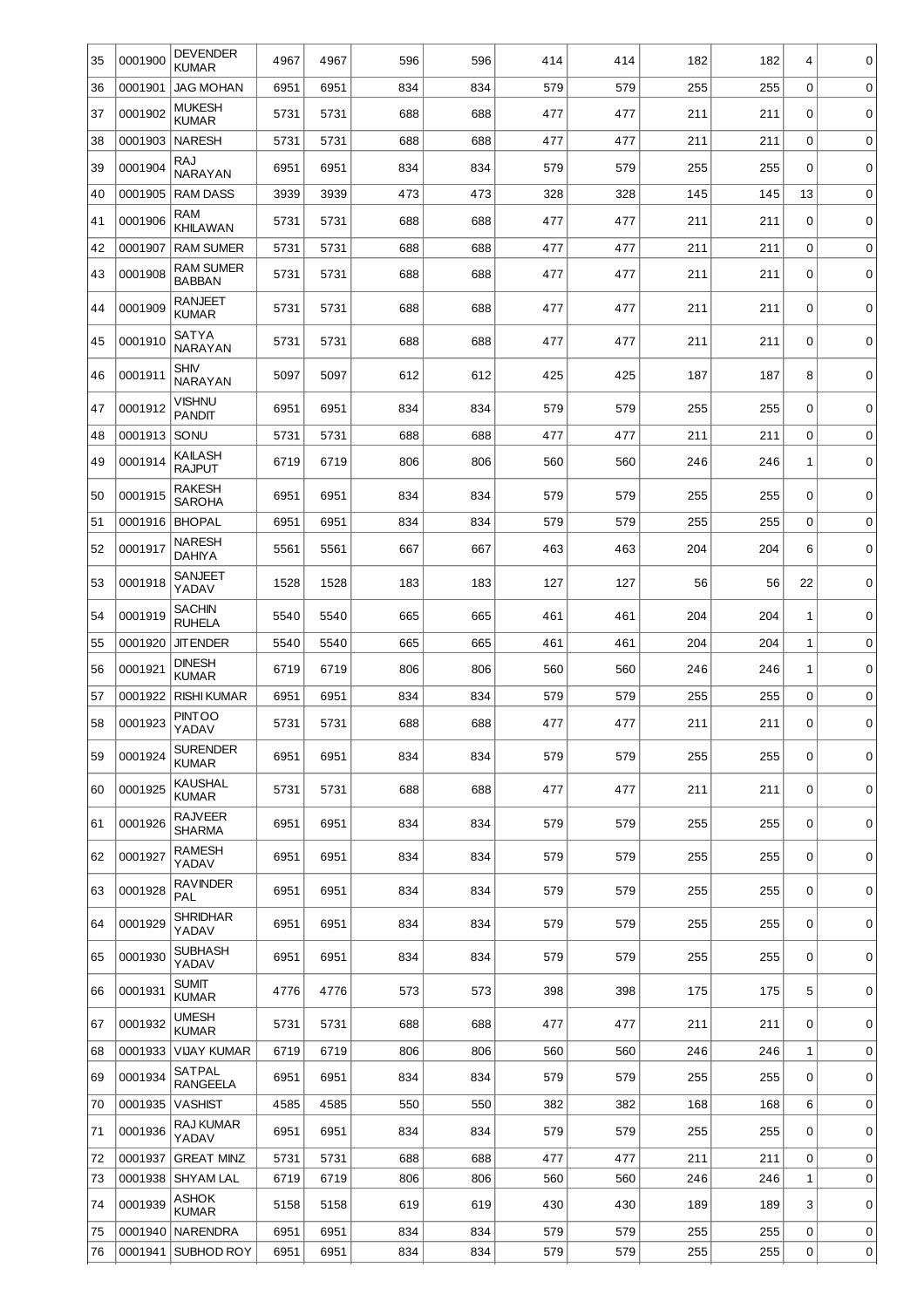| 77  |                 | 0001942 OM PRAKASH             | 6951 | 6951 | 834 | 834 | 579 | 579 | 255 | 255 | $\mathbf 0$    | 0           |
|-----|-----------------|--------------------------------|------|------|-----|-----|-----|-----|-----|-----|----------------|-------------|
| 78  |                 | 0001943   SURESH PAL           | 5731 | 5731 | 688 | 688 | 477 | 477 | 211 | 211 | $\mathbf 0$    | 0           |
| 79  | 0001944         | SANDEEP<br><b>KUMAR</b>        | 5731 | 5731 | 688 | 688 | 477 | 477 | 211 | 211 | $\Omega$       | 0           |
| 80  | 0001945         | <b>RANJEET</b>                 | 5097 | 5097 | 612 | 612 | 425 | 425 | 187 | 187 | 8              | 0           |
| 81  |                 | 0001946 RAM NARESH             | 6719 | 6719 | 806 | 806 | 560 | 560 | 246 | 246 | $1\,$          | 0           |
| 82  | 0001947         | <b>SARVAN PAL</b>              | 5731 | 5731 | 688 | 688 | 477 | 477 | 211 | 211 | $\mathbf 0$    | 0           |
| 83  | 0001948         | <b>JAGDISH</b><br>YADAV        | 5731 | 5731 | 688 | 688 | 477 | 477 | 211 | 211 | 0              | 0           |
| 84  | 0001949         | AMOD<br><b>KUMAR</b>           | 5731 | 5731 | 688 | 688 | 477 | 477 | 211 | 211 | 0              | 0           |
| 85  | 0001950         | <b>AMAR NATH</b>               | 6951 | 6951 | 834 | 834 | 579 | 579 | 255 | 255 | $\mathbf 0$    | 0           |
| 86  | 0001951         | ANIL KUMAR<br>PAL              | 5731 | 5731 | 688 | 688 | 477 | 477 | 211 | 211 | 0              | 0           |
| 87  | 0001952         | <b>DEVI SINGH</b>              | 6951 | 6951 | 834 | 834 | 579 | 579 | 255 | 255 | $\mathbf 0$    | 0           |
| 88  | 0001953         | <b>JATA</b><br><b>SHANKAR</b>  | 6951 | 6951 | 834 | 834 | 579 | 579 | 255 | 255 | 0              | 0           |
| 89  | 0001954         | <b>MANSA RAM</b>               | 5540 | 5540 | 665 | 665 | 461 | 461 | 204 | 204 | 1              | 0           |
| 90  | 0001955         | <b>MUKESH</b><br><b>KUMAR</b>  | 5540 | 5540 | 665 | 665 | 461 | 461 | 204 | 204 | $\mathbf{1}$   | 0           |
| 91  | 0001956         | <b>NATHU RAM</b>               | 6951 | 6951 | 834 | 834 | 579 | 579 | 255 | 255 | $\mathbf 0$    | 0           |
| 92  | 0001957         | <b>RAJINDER</b><br>PAL         | 5731 | 5731 | 688 | 688 | 477 | 477 | 211 | 211 | 0              | 0           |
| 93  | 0001958         | RAJ KARAN                      | 5731 | 5731 | 688 | 688 | 477 | 477 | 211 | 211 | $\mathbf 0$    | 0           |
| 94  | 0001959         | <b>RAMESH</b>                  | 6951 | 6951 | 834 | 834 | 579 | 579 | 255 | 255 | $\mathbf 0$    | 0           |
| 95  | 0001960         | RAM<br><b>SAROOP</b>           | 6951 | 6951 | 834 | 834 | 579 | 579 | 255 | 255 | 0              | $\mathbf 0$ |
| 96  | 0001961         | <b>SHIV KUMAR</b>              | 6951 | 6951 | 834 | 834 | 579 | 579 | 255 | 255 | $\mathbf 0$    | 0           |
| 97  | 0001962         | <b>SHREE</b><br><b>CHAND</b>   | 5731 | 5731 | 688 | 688 | 477 | 477 | 211 | 211 | 0              | $\mathbf 0$ |
| 98  | 0001963         | SUSHIL<br><b>KUMAR</b>         | 6951 | 6951 | 834 | 834 | 579 | 579 | 255 | 255 | $\mathbf 0$    | 0           |
| 99  | 0001964         | <b>UDAY KUMAR</b>              | 6951 | 6951 | 834 | 834 | 579 | 579 | 255 | 255 | $\mathbf 0$    | 0           |
| 100 | 0001965         | <b>VIPIN KUMAR</b>             | 5731 | 5731 | 688 | 688 | 477 | 477 | 211 | 211 | $\mathbf 0$    | 0           |
| 101 | 0001966 RAJ PAL |                                | 6951 | 6951 | 834 | 834 | 579 | 579 | 255 | 255 | $\mathbf 0$    | 0           |
| 102 | 0001967         | RAMU<br>CHAUHAN                | 5731 | 5731 | 688 | 688 | 477 | 477 | 211 | 211 | 0              | 0           |
|     | 103 0001968     | <b>SUBHASH</b><br>SINGH        | 6951 | 6951 | 834 | 834 | 579 | 579 | 255 | 255 | 0              | 0           |
| 104 | 0001969         | VIRENDER<br><b>KUMAR</b>       | 5731 | 5731 | 688 | 688 | 477 | 477 | 211 | 211 | 0              | $\mathbf 0$ |
| 105 | 0001970         | SONE LAL                       | 5731 | 5731 | 688 | 688 | 477 | 477 | 211 | 211 | $\mathbf 0$    | $\mathbf 0$ |
| 106 | 0001971         | <b>ARVIND</b>                  | 5731 | 5731 | 688 | 688 | 477 | 477 | 211 | 211 | $\mathbf 0$    | 0           |
| 107 | 0001972         | ASHOK<br>VERMA                 | 6951 | 6951 | 834 | 834 | 579 | 579 | 255 | 255 | $\Omega$       | 0           |
| 108 | 0001973         | RAM SURAT<br>YADAV             | 6951 | 6951 | 834 | 834 | 579 | 579 | 255 | 255 | 0              | 0           |
| 109 | 0001974         | <b>SUKHBIR</b><br><b>SINGH</b> | 5349 | 5349 | 642 | 642 | 446 | 446 | 196 | 196 | $\overline{2}$ | 0           |
| 110 | 0001975         | <b>SUNIL KUMAR</b>             | 6951 | 6951 | 834 | 834 | 579 | 579 | 255 | 255 | 0              | 0           |
| 111 | 0001976         | NARESH<br>KUMAR                | 6951 | 6951 | 834 | 834 | 579 | 579 | 255 | 255 | 0              | 0           |
| 112 | 0001977         | Shri<br><b>BHAGWAN</b>         | 5158 | 5158 | 619 | 619 | 430 | 430 | 189 | 189 | 3              | $\mathbf 0$ |
| 113 | 0001978         | <b>SOM PAL</b>                 | 5731 | 5731 | 688 | 688 | 477 | 477 | 211 | 211 | $\mathbf 0$    | 0           |
| 114 | 0001979         | <b>RAM SAGAR</b>               | 6951 | 6951 | 834 | 834 | 579 | 579 | 255 | 255 | 0              | 0           |
| 115 | 0001980         | <b>RAJ KUMAR</b>               | 6951 | 6951 | 834 | 834 | 579 | 579 | 255 | 255 | $\mathbf 0$    | $\mathbf 0$ |
| 116 | 0001981         | PARMOD<br><b>KUMAR</b>         | 5731 | 5731 | 688 | 688 | 477 | 477 | 211 | 211 | 0              | 0           |
| 117 | 0001982         | <b>MUKESH</b><br><b>KUMAR</b>  | 6951 | 6951 | 834 | 834 | 579 | 579 | 255 | 255 | 0              | 0           |
| 118 | 0001983         | RAJ<br><b>BAHADUR</b><br>YADAV | 6951 | 6951 | 834 | 834 | 579 | 579 | 255 | 255 | 0              | 0           |
| 119 | 0001984         | <b>MAHADEV</b>                 | 5731 | 5731 | 688 | 688 | 477 | 477 | 211 | 211 | 0              | 0           |
| 120 | 0001985         | MAHAVIR<br><b>PRASAD</b>       | 6951 | 6951 | 834 | 834 | 579 | 579 | 255 | 255 | 0              | 0           |
| 121 | 0001986         | <b>RAM RATAN</b>               | 7578 | 7578 | 909 | 909 | 631 | 631 | 278 | 278 | 0              | 0           |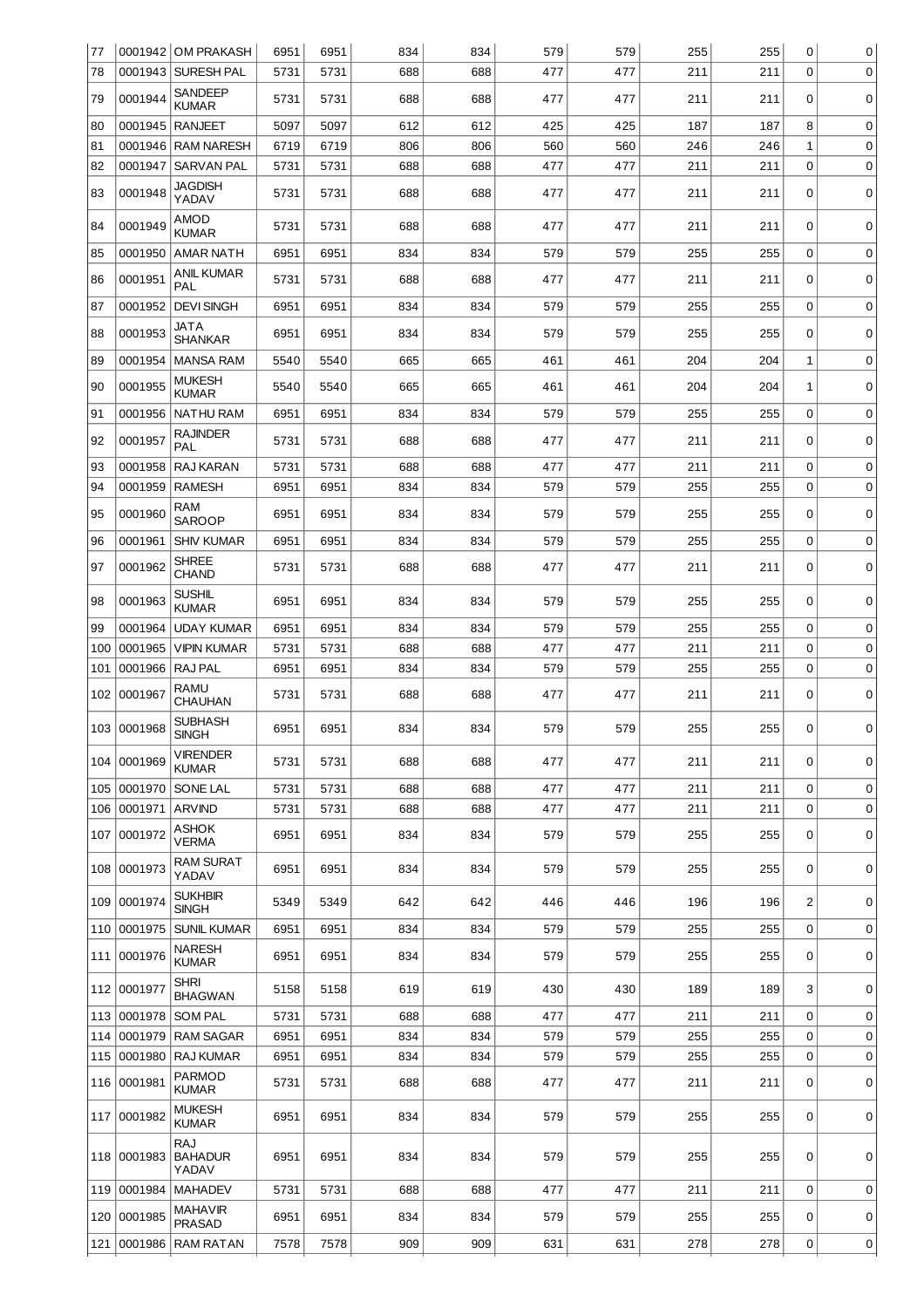| 122        | 0001987            | <b>RAJESH</b><br><b>KUMAR</b>                  | 6951         | 6951         | 834        | 834        | 579        | 579        | 255        | 255        | $\Omega$         | 0           |
|------------|--------------------|------------------------------------------------|--------------|--------------|------------|------------|------------|------------|------------|------------|------------------|-------------|
| 123        | 0001988            | <b>DEEPAK</b>                                  | 7578         | 7578         | 909        | 909        | 631        | 631        | 278        | 278        | 0                | 0           |
| 124        | 0001989            | <b>RAM KISHOR</b>                              | 6951         | 6951         | 834        | 834        | 579        | 579        | 255        | 255        | $\mathbf 0$      | $\mathbf 0$ |
| 125        | 0001990            | JAGJEEVAN<br>RAM                               | 7578         | 7578         | 909        | 909        | 631        | 631        | 278        | 278        | 0                | $\mathbf 0$ |
| 126        | 0001991            | <b>GANGA</b><br><b>PRASHAD</b>                 | 6951         | 6951         | 834        | 834        | 579        | 579        | 255        | 255        | $\Omega$         | 0           |
| 127        | 0001992            | <b>MANOJ</b><br><b>KUMAR</b>                   | 5349         | 5349         | 642        | 642        | 446        | 446        | 196        | 196        | 2                | 0           |
| 128        | 0001993            | PRATAP                                         | 6024         | 6024         | 723        | 723        | 502        | 502        | 221        | 221        | 4                | $\mathbf 0$ |
| 129        | 0001994            | RAMJEET<br>YADAV                               | 6951         | 6951         | 834        | 834        | 579        | 579        | 255        | 255        | 0                | $\mathbf 0$ |
| 130        | 0001995            | <b>SURENDER</b>                                | 6488         | 6488         | 779        | 779        | 540        | 540        | 239        | 239        | $\overline{2}$   | 0           |
| 131        | 0001996            | <b>VIJAY PAL</b>                               | 5731         | 5731         | 688        | 688        | 477        | 477        | 211        | 211        | $\mathbf 0$      | 0           |
| 132        | 0001997            | <b>RAJESH</b><br><b>KUMAR</b>                  | 6951         | 6951         | 834        | 834        | 579        | 579        | 255        | 255        | 0                | $\mathbf 0$ |
| 133        | 0001998            | <b>NARESH</b>                                  | 5731         | 5731         | 688        | 688        | 477        | 477        | 211        | 211        | 0                | 0           |
| 134        | 0001999            | GOKUL<br><b>PARSHAD</b>                        | 5731         | 5731         | 688        | 688        | 477        | 477        | 211        | 211        | $\Omega$         | 0           |
| 135        | 0002000            | <b>ANJANI</b>                                  | 4967         | 4967         | 596        | 596        | 414        | 414        | 182        | 182        | 4                | 0           |
| 136        | 0002001            | <b>AMIT DASS</b>                               | 5731         | 5731         | 688        | 688        | 477        | 477        | 211        | 211        | $\mathbf 0$      | $\mathbf 0$ |
| 137<br>138 | 0002002<br>0002003 | AJEET SINGH<br><b>VIJAY KUMAR</b>              | 4776<br>6951 | 4776<br>6951 | 573<br>834 | 573<br>834 | 398<br>579 | 398<br>579 | 175<br>255 | 175<br>255 | 5<br>$\mathbf 0$ | 0<br>0      |
|            |                    | <b>JUNG</b>                                    | 3707         |              | 445        |            | 309        | 309        | 136        |            |                  |             |
| 139        | 0002004            | <b>BAHADUR</b>                                 |              | 3707         |            | 445        |            |            |            | 136        | 14               | 0           |
| 140        | 0002005            | <b>SUNDER LAL</b><br><b>PUSHPENDAR</b>         | 5731         | 5731         | 688        | 688        | 477        | 477        | 211        | 211        | $\mathbf 0$      | 0           |
| 141        | 0002006            | <b>KUMAR</b>                                   | 5731         | 5731         | 688        | 688        | 477        | 477        | 211        | 211        | $\Omega$         | 0           |
| 142        | 0002007            | <b>SHRIKANT</b>                                | 6951         | 6951         | 834        | 834        | 579        | 579        | 255        | 255        | $\mathbf 0$      | 0           |
| 143        | 0002008            | <b>KISHAN LAL</b>                              | 6951         | 6951         | 834        | 834        | 579        | 579        | 255        | 255        | $\Omega$         | $\mathbf 0$ |
| 144        | 0002009            | <b>GOPAL</b><br><b>KRISHAN</b><br><b>GUPTA</b> | 6951         | 6951         | 834        | 834        | 579        | 579        | 255        | 255        | 0                | 0           |
| 145        | 0002010            | <b>CHANDAN</b>                                 | 4967         | 4967         | 596        | 596        | 414        | 414        | 182        | 182        | 4                | 0           |
| 146        | 0002011            | <b>RAJ KUMAR</b>                               | 6951         | 6951         | 834        | 834        | 579        | 579        | 255        | 255        | $\mathbf 0$      | 0           |
| 147        | 0002012            | TEJ<br><b>BAHADUR</b><br>SINGH                 | 5731         | 5731         | 688        | 688        | 477        | 477        | 211        | 211        | 0                | 0           |
|            |                    | 148 0002013 ARUN KUMAR                         | 5731         | 5731         | 688        | 688        | 477        | 477        | 211        | 211        | 0                | 0           |
| 149        | 0002014            | <b>ARJUN</b>                                   | 6951         | 6951         | 834        | 834        | 579        | 579        | 255        | 255        | $\Omega$         | 0           |
| 150        | 0002015            | KAMAL<br><b>KISHORE</b>                        | 6951         | 6951         | 834        | 834        | 579        | 579        | 255        | 255        | 0                | 0           |
| 151        | 0002016            | <b>KAMLESH</b><br><b>KUMAR</b>                 | 6951         | 6951         | 834        | 834        | 579        | 579        | 255        | 255        | 0                | 0           |
|            | 152 0002017        | <b>MAHINDER</b><br><b>SINGH</b>                | 5731         | 5731         | 688        | 688        | 477        | 477        | 211        | 211        | 0                | 0           |
| 153        | 0002018            | OM PRAKASH                                     | 5731         | 5731         | 688        | 688        | 477        | 477        | 211        | 211        | 0                | 0           |
| 154        | 0002019            | <b>UPENDRA</b><br><b>SINGH</b>                 | 5731         | 5731         | 688        | 688        | 477        | 477        | 211        | 211        | 0                | 0           |
| 155        | 0002020            | PADAM<br><b>PRAKASH</b>                        | 7578         | 7578         | 909        | 909        | 631        | 631        | 278        | 278        | $\Omega$         | 0           |
| 156        | 0002021            | <b>BABLOO</b>                                  | 6488         | 6488         | 779        | 779        | 540        | 540        | 239        | 239        | $\overline{2}$   | 0           |
| 157        | 0002022            | ANIL                                           | 5731         | 5731         | 688        | 688        | 477        | 477        | 211        | 211        | $\Omega$         | 0           |
| 158        | 0002023            | <b>SURENDER</b>                                | 6951         | 6951         | 834        | 834        | 579        | 579        | 255        | 255        | $\mathbf 0$      | 0           |
| 159        | 0002024            | HIMANSHU<br>PAL                                | 2866         | 2866         | 344        | 344        | 239        | 239        | 105        | 105        | 15               | 0           |
| 160        | 0002025            | PATIRAM<br>PAL                                 | 4776         | 4776         | 573        | 573        | 398        | 398        | 175        | 175        | 5                | 0           |
| 161        | 0002026            | <b>SUNIL KUMAR</b>                             | 3789         | 3789         | 455        | 455        | 316        | 316        | 139        | 139        | 15               | 0           |
| 162        | 0002027            | <b>UMESH</b><br><b>KUMAR</b>                   | 2866         | 2866         | 344        | 344        | 239        | 239        | 105        | 105        | 15               | 0           |
| 163        | 0002028            | <b>VIJAY CHAND</b>                             | 2866         | 2866         | 344        | 344        | 239        | 239        | 105        | 105        | 15               | 0           |
| 164        | 0002029            | <b>GULAB</b>                                   | 4585         | 4585         | 550        | 550        | 382        | 382        | 168        | 168        | 6                | 0           |
| 165<br>166 | 0002034            | 0002033 RAJESH PAL<br>MOHD. NAZIM              | 3476<br>4776 | 3476<br>4776 | 417<br>573 | 417<br>573 | 290<br>398 | 290<br>398 | 127<br>175 | 127<br>175 | 15<br>5          | 0<br>0      |
| 167        |                    | 0002035 RAM SEWAK                              | 3476         | 3476         | 417        | 417        | 290        | 290        | 127        | 127        | 15               | 0           |
|            |                    | GRAND TOTAL 927423 920935                      |              |              | 111294     | 111294     | 76702      | 76702      | 34592      | 34592      | 517              | 0           |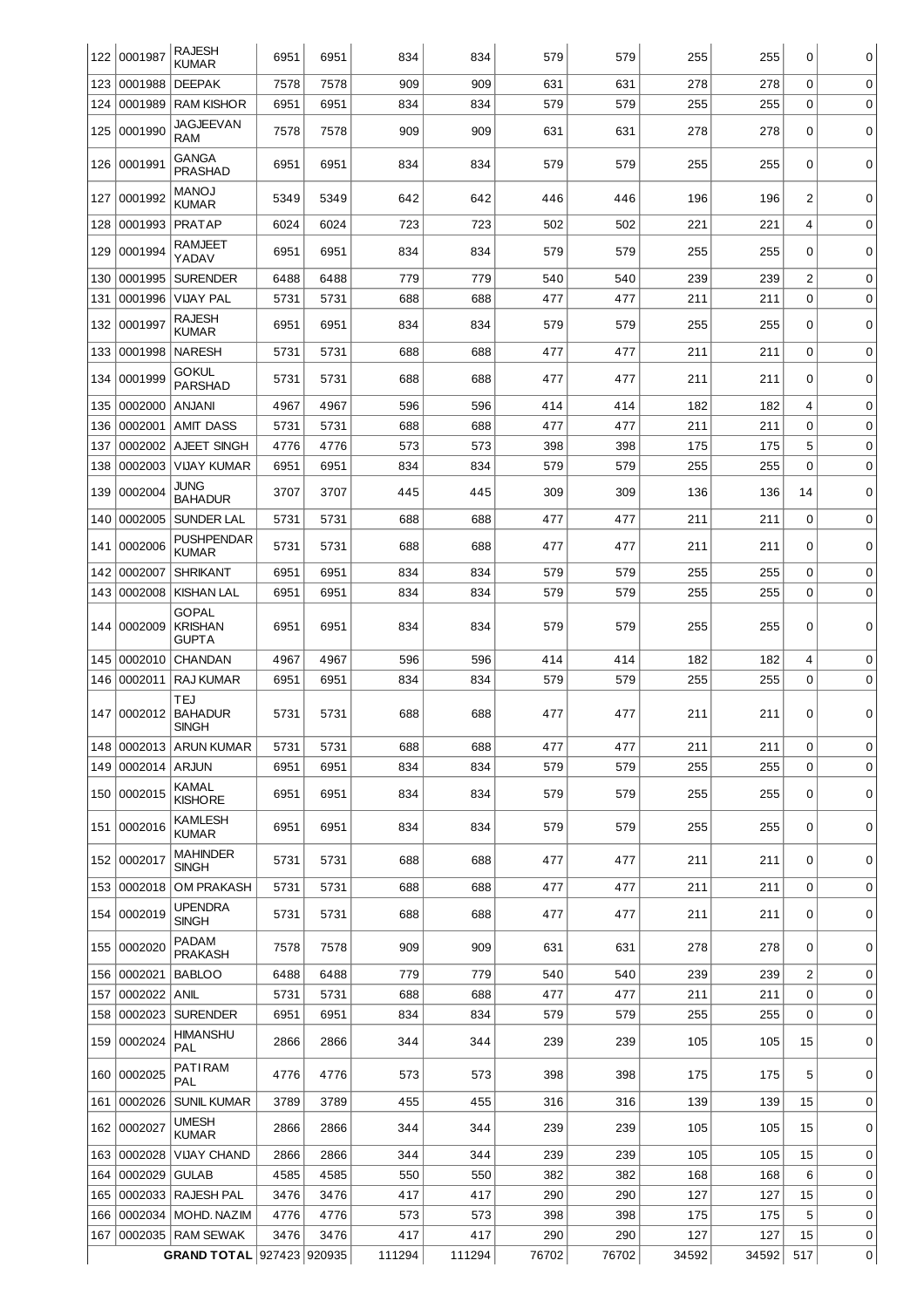|                                    | A/C 01 EE + Refund of Advance   A/C 01 ER   A/C 02   A/C 10   A/C 21   A/C 22   TOTAL |                       |      |            |
|------------------------------------|---------------------------------------------------------------------------------------|-----------------------|------|------------|
| <b>TOTAL DUES AS PER ECR</b>       | 111294.                                                                               | 34592   10202   76702 | 4637 | 9312375201 |
| <b>TOTAL AMOUNT BEING REMITTED</b> | 111294                                                                                | 34592   10202   76702 | 4637 | 9312375201 |

ä

## **PART B-NEW MEMBERS' DETAILS**

| SI.<br>No.     | Member<br>Id | Member Name              | Father's/Spouse<br>Name              | Relationship with the<br>Member | Date of<br>Birth    | Gender | Date of Joining<br>EPF | Date of Joining<br><b>EPS</b> |
|----------------|--------------|--------------------------|--------------------------------------|---------------------------------|---------------------|--------|------------------------|-------------------------------|
| $\mathbf{1}$   | 0001897      | <b>VEER PAL</b>          | CHHOTE LAL                           | Father                          | $15-01-$<br>1975    | Male   | 01-09-2014             | 01-09-2014                    |
| $\overline{c}$ | 0001898      | SATENDER KUMAR           | NATHU RAM                            | Father                          | $01 - 07 -$<br>1975 | Male   | 01-09-2014             | 01-09-2014                    |
| 3              | 0001899      | YOGESH KUMAR             | RADHEY SHYAM                         | Father                          | $01 - 07 -$<br>1980 | Male   | 01-09-2014             | 01-09-2014                    |
| 4              | 0001900      | <b>DEVENDER KUMAR</b>    | <b>SHRI RAM</b>                      | Father                          | $07 - 01 -$<br>1981 | Male   | 01-09-2014             | 01-09-2014                    |
| 5              | 0001901      | <b>JAG MOHAN</b>         | RAJA RAM                             | Father                          | $07-01-$<br>1965    | Male   | 01-09-2014             | 01-09-2014                    |
| 6              |              | 0001902   MUKESH KUMAR   | <b>GAJODHAR</b>                      | Father                          | $04 - 06 -$<br>1987 | Male   | 01-09-2014             | 01-09-2014                    |
| $\overline{7}$ |              | 0001903   NARESH         | <b>LAIKU PRASAD</b>                  | Father                          | $16-01-$<br>1976    | Male   | 01-09-2014             | 01-09-2014                    |
| 8              | 0001904      | RAJ NARAYAN              | <b>KALLU</b>                         | Father                          | $07-01-$<br>1967    | Male   | 01-09-2014             | 01-09-2014                    |
| 9              |              | 0001905   RAM DASS       | <b>SHRI RAM</b>                      | Father                          | $07 - 01 -$<br>1968 | Male   | 01-09-2014             | 01-09-2014                    |
| 10             | 0001906      | RAM KHILAWAN             | <b>MUNNU</b>                         | Father                          | $03-06-$<br>1982    | Male   | 01-09-2014             | 01-09-2014                    |
| 11             | 0001907      | <b>RAM SUMER</b>         | <b>MOHAN LAL</b>                     | Father                          | $07-01-$<br>1979    | Male   | 01-09-2014             | 01-09-2014                    |
| 12             | 0001908      | <b>RAM SUMER BABBAN</b>  | RAJA RAM                             | Father                          | $09-06-$<br>1982    | Male   | 01-09-2014             | 01-09-2014                    |
| 13             | 0001909      | <b>RANJEET KUMAR</b>     | <b>BASDEV</b>                        | Father                          | $09-07-$<br>1981    | Male   | 01-09-2014             | 01-09-2014                    |
| 14             | 0001910      | SATYA NARAYAN            | <b>DEVTADIN</b>                      | Father                          | 09-06-<br>1980      | Male   | 01-09-2014             | 01-09-2014                    |
| 15             |              | 0001911   SHIV NARAYAN   | KALLU                                | Father                          | $07-01-$<br>1983    | Male   | 01-09-2014             | 01-09-2014                    |
| 16             | 0001912      | <b>VISHNU PANDIT</b>     | <b>KHUSHNANDAN</b><br><b>PANDIT</b>  | Father                          | $07-01-$<br>1974    | Male   | 01-09-2014             | 01-09-2014                    |
| 17             | 0001913 SONU |                          | RADHEY SHYAM                         | Father                          | $01-07-$<br>1993    | Male   | 01-09-2014             | 01-09-2014                    |
| 18             | 0001914      | KAILASH RAJPUT           | <b>LAL SINGH</b>                     | Father                          | $01 - 07 -$<br>1979 | Male   | 01-09-2014             | 01-09-2014                    |
| 19             | 0001915      | RAKESH SAROHA            | <b>RAJAN SINGH</b>                   | Father                          | $20 - 05 -$<br>1981 | Male   | 01-09-2014             | 01-09-2014                    |
| 20             |              | 0001916   BHOPAL         | <b>SATYAVEER</b>                     | Father                          | $01 - 07 -$<br>1981 | Male   | 01-09-2014             | 01-09-2014                    |
| 21             | 0001917      | NARESH DAHIYA            | <b>MUKHTYAR SINGH</b>                | Father                          | $16-01-$<br>1978    | Male   | 01-09-2014             | 01-09-2014                    |
| 22             | 0001918      | SANJEET YADAV            | <b>HARIHAR YADAV</b>                 | Father                          | $01-07-$<br>1984    | Male   | 01-09-2014             | 01-09-2014                    |
| 23             | 0001919      | <b>SACHIN RUHELA</b>     | <b>LAXMAN SINGH</b><br><b>RUHELA</b> | Father                          | 12-03-<br>1977      | Male   | 01-09-2014             | 01-09-2014                    |
| 24             | 0001920      | <b>JIT ENDER</b>         | <b>VASUDEV</b>                       | Father                          | 18-06-<br>1984      | Male   | 01-09-2014             | 01-09-2014                    |
| 25             | 0001921      | <b>DINESH KUMAR</b>      | RAM KALAN SINGH                      | Father                          | $01 - 07 -$<br>1981 | Male   | 01-09-2014             | 01-09-2014                    |
| 26             | 0001922      | <b>RISHI KUMAR</b>       | <b>DEVDUTT SHARMA</b>                | Father                          | $19-10-$<br>1987    | Male   | 01-09-2014             | 01-09-2014                    |
| 27             | 0001923      | PINTOO YADAV             | <b>GANESH YADAV</b>                  | Father                          | $01 - 07 -$<br>1978 | Male   | 01-09-2014             | 01-09-2014                    |
| 28             | 0001924      | SURENDER KUMAR           | <b>BABU RAM PAL</b>                  | Father                          | 14-02-<br>1968      | Male   | 01-09-2014             | 01-09-2014                    |
| 29             | 0001925      | KAUSHAL KUMAR            | <b>SARDAR PAL</b>                    | Father                          | $01 - 01 -$<br>1981 | Male   | 01-09-2014             | 01-09-2014                    |
| 30             |              | 0001926   RAJVEER SHARMA | <b>MAM CHAND</b><br><b>SHARMA</b>    | Father                          | $01 - 01 -$<br>1974 | Male   | 01-09-2014             | 01-09-2014                    |
|                |              |                          |                                      |                                 | ne nn               |        |                        |                               |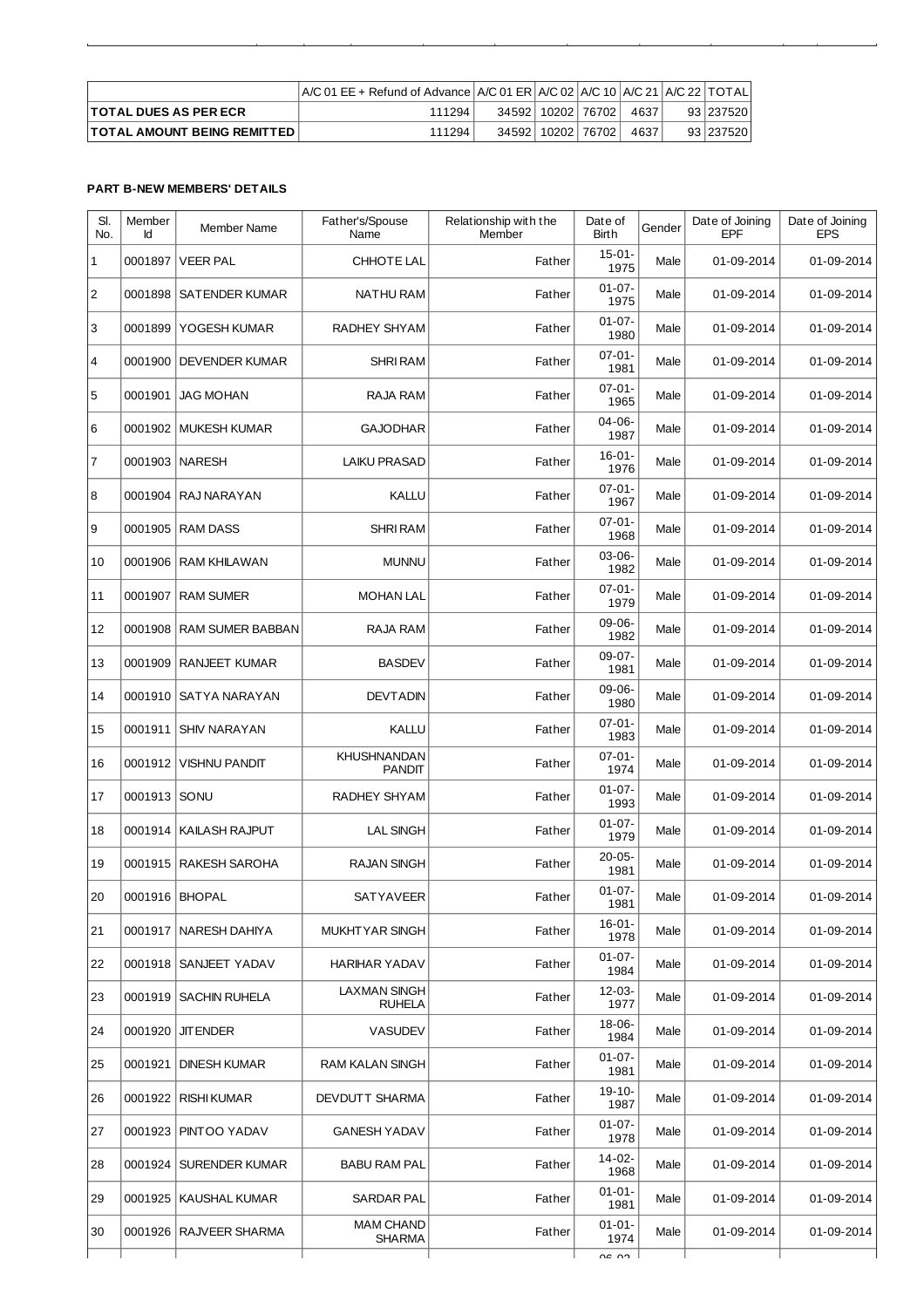| 31             |         | 0001927   RAMESH YADAV           | <b>ORIYADAV</b>            | Father | U0-UZ-<br>1980      | Male           | 01-09-2014        | 01-09-2014         |
|----------------|---------|----------------------------------|----------------------------|--------|---------------------|----------------|-------------------|--------------------|
| 32             | 0001928 | <b>RAVINDER PAL</b>              | <b>SARDAR PAL</b>          | Father | 08-08-<br>1975      | Male           | 01-09-2014        | 01-09-2014         |
| 33             | 0001929 | <b>SHRIDHAR YADAV</b>            | <b>GANESH YADAV</b>        | Father | $25-06-$<br>1974    | Male           | 01-09-2014        | 01-09-2014         |
| 34             | 0001930 | SUBHASH YADAV                    | <b>BANSU YADAV</b>         | Father | $01 - 01 -$<br>1968 | Male           | 01-09-2014        | 01-09-2014         |
| 35             | 0001931 | <b>SUMIT KUMAR</b>               | <b>RAGHUBIR SINGH</b>      | Father | $03-12-$<br>1972    | Male           | 01-09-2014        | 01-09-2014         |
| 36             | 0001932 | UMESH KUMAR                      | <b>LAL CHAND</b>           | Father | $16 - 04 -$<br>1984 | Male           | 01-09-2014        | 01-09-2014         |
| 37             | 0001933 | VIJAY KUMAR                      | SIRJANAND SINGH            | Father | $26 - 01 -$<br>1978 | Male           | 01-09-2014        | 01-09-2014         |
| 38             | 0001934 | SATPAL RANGEELA                  | <b>OMI</b>                 | Father | $01-08-$<br>1973    | Male           | 01-09-2014        | 01-09-2014         |
| 39             | 0001935 | <b>VASHIST</b>                   | RAM DARSH YADAV            | Father | $11 - 04 -$<br>1982 | Male           | 01-09-2014        | 01-09-2014         |
| 40             | 0001936 | RAJ KUMAR YADAV                  | RAMA SHANKAR<br>YADAV      | Father | $01 - 11 -$<br>1981 | Male           | 01-09-2014        | 01-09-2014         |
| 41             | 0001937 | <b>GREAT MINZ</b>                | <b>MAHUL MINZ</b>          | Father | $12 - 12 -$<br>1978 | Male           | 01-09-2014        | 01-09-2014         |
| 42             | 0001938 | <b>SHYAM LAL</b>                 | <b>CHANDER BHAN</b>        | Father | $05-02-$<br>1973    | Male           | 01-09-2014        | 01-09-2014         |
| 43             | 0001939 | <b>ASHOK KUMAR</b>               | <b>MAIDHAN</b>             | Father | $07-05-$<br>1982    | Male           | 01-09-2014        | 01-09-2014         |
| 44             | 0001940 | NARENDRA                         | RAM SWAROOP                | Father | $05-07-$<br>1978    | Male           | 01-09-2014        | 01-09-2014         |
| 45             | 0001941 | SUBHOD ROY                       | <b>RAM SEWAK ROY</b>       | Father | $01-03-$<br>1978    | Male           | 01-09-2014        | 01-09-2014         |
| 46             | 0001942 | <b>OM PRAKASH</b>                | <b>CHHOTA</b>              | Father | $01 - 07 -$<br>1980 | Male           | 01-09-2014        | 01-09-2014         |
| 47             | 0001943 | <b>SURESH PAL</b>                | <b>RAM SAWROOP</b>         | Father | $01 - 07 -$<br>1975 | Male           | 01-09-2014        | 01-09-2014         |
| 48             | 0001944 | <b>SANDEEP KUMAR</b>             | ROHTASH SINGH              | Father | $22 - 07 -$<br>1990 | Male           | 01-09-2014        | 01-09-2014         |
| 49             | 0001945 | RANJEET                          | <b>MAHADEV PASWAN</b>      | Father | $01 - 07 -$<br>1983 | Male           | 01-09-2014        | 01-09-2014         |
| 50             | 0001946 | <b>RAM NARESH</b>                | <b>BRIJ NATH</b>           | Father | $01 - 07 -$<br>1977 | Male           | 01-09-2014        | 01-09-2014         |
| 51             |         | 0001947   SARVAN PAL             | <b>RAM SAGAR</b>           | Father | $16-05-$<br>1991    | Male           | 01-09-2014        | 01-09-2014         |
| 52             |         | 0001948   JAGDISH YADAV          | <b>RAM NARESH</b><br>YADAV | Father | $02 - 01 -$<br>1968 | Male           | 01-09-2014        | 01-09-2014         |
| 53             |         | 0001949   AMOD KUMAR             | <b>RAM SEWAK ROY</b>       | Father | $01 - 03 -$<br>1978 | Male           | 01-09-2014        | 01-09-2014         |
| 54             |         | 0001950   AMAR NATH              | SARDAR PAL                 | Father | $02 - 08 -$<br>1978 | Male           | 01-09-2014        | 01-09-2014         |
| 55             | 0001951 | ANIL KUMAR PAL                   | RAM SAWROOP PAL            | Father | 15-06-<br>1984      | Male           | 01-09-2014        | 01-09-2014         |
| 56             |         | 0001952   DEVI SINGH             | <b>MAKRAND PAL</b>         | Father | $01 - 07 -$<br>1977 | Male           | 01-09-2014        | 01-09-2014         |
| 57             | 0001953 | <b>JATA SHANKAR</b>              | <b>ASHOK KUMAR</b>         | Father | $07-03-$<br>1985    | Male           | 01-09-2014        | 01-09-2014         |
| 58             | 0001954 | MANSA RAM                        | <b>RAM KRISHAN</b>         | Father | $20 - 04 -$<br>1982 | Male           | 01-09-2014        | 01-09-2014         |
| 59             |         | 0001955   MUKESH KUMAR           | <b>JAWALA PRASAD</b>       | Father | $18 - 10 -$<br>1977 | Male           | 01-09-2014        | 01-09-2014         |
| 60             | 0001956 | NATHU RAM                        | MATRUMAL                   | Father | $01 - 07 -$<br>1963 | Male           | 01-09-2014        | 01-09-2014         |
| 61             | 0001957 | RAJINDER PAL                     | SHIV RAM PAL               | Father | 09-01-<br>1978      | Male           | 01-09-2014        | 01-09-2014         |
| 62             | 0001958 | RAJ KARAN                        | <b>DHAN PAL</b>            | Father | 06-09-<br>1980      | Male           | 01-09-2014        | 01-09-2014         |
| 63             | 0001959 | <b>RAMESH</b>                    | <b>CHATURI</b>             | Father | $01 - 01 -$<br>1976 | Male           | 01-09-2014        | 01-09-2014         |
| 64             | 0001960 | RAM SAROOP                       | <b>BALI PRASAD YADAV</b>   | Father | $10 - 11 -$<br>1969 | Male           | 01-09-2014        | 01-09-2014         |
| 65             |         | 0001961   SHIV KUMAR             | <b>LAXMAN PRASAD</b>       | Father | $01 - 07 -$<br>1981 | Male           | 01-09-2014        | 01-09-2014         |
| 66             |         | 0001962   SHREE CHAND            | <b>HARGYAN SINGH</b>       | Father | $25 - 12 -$<br>1976 | Male           | 01-09-2014        | 01-09-2014         |
| $\mathtt{C}$ 7 |         | <b>COULD ISSUED IN THE COULD</b> | <b>LUICUVII DVI</b>        | Eathor | $01 - 07 -$         | M <sub>0</sub> | <b>N1 00 2014</b> | <b>N POC ON PO</b> |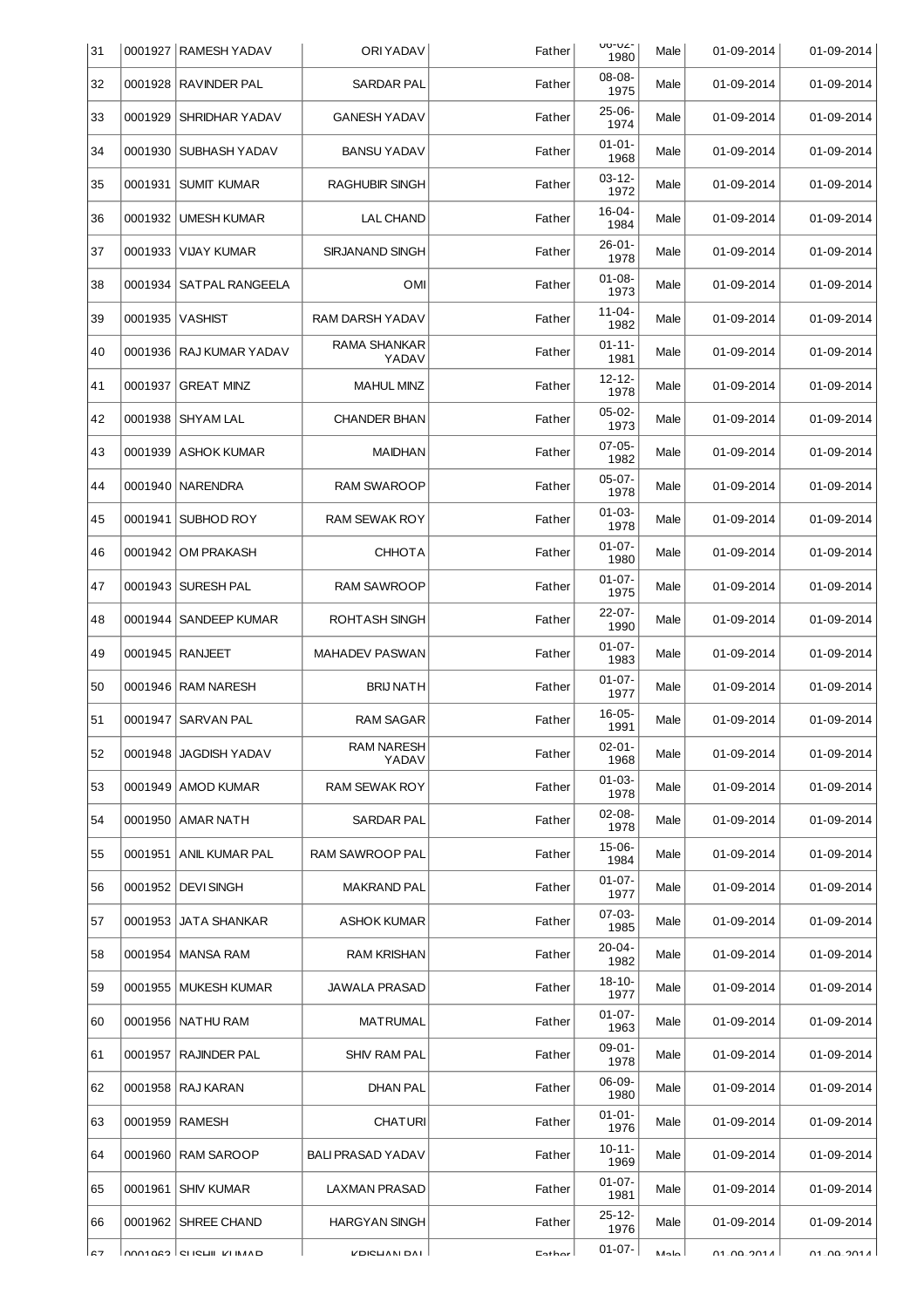| $\sigma$ | <b>UUULJOJ</b> | <b>JUJUL NUIVIAR</b>   | <b>NRIOFIAIV PAL</b>         | rather | 1977                | <b>IVIGIE</b> | <b>UL-UY-ZUI4</b> | <b>UL-UY-ZUL4</b> |
|----------|----------------|------------------------|------------------------------|--------|---------------------|---------------|-------------------|-------------------|
| 68       | 0001964        | <b>UDAY KUMAR</b>      | <b>TEJU SHAH</b>             | Father | $01-07-$<br>1977    | Male          | 01-09-2014        | 01-09-2014        |
| 69       | 0001965        | <b>VIPIN KUMAR</b>     | <b>SHRI KRISHAN</b>          | Father | $01-03-$<br>1985    | Male          | 01-09-2014        | 01-09-2014        |
| 70       |                | 0001966   RAJ PAL      | <b>KEDARI PAL</b>            | Father | $01 - 07 -$<br>1975 | Male          | 01-09-2014        | 01-09-2014        |
| 71       | 0001967        | RAMU CHAUHAN           | <b>MAHKU CHAUHAN</b>         | Father | $06-09-$<br>1974    | Male          | 01-09-2014        | 01-09-2014        |
| 72       | 0001968        | SUBHASH SINGH          | <b>BALWANT SINGH</b>         | Father | $01-07-$<br>1978    | Male          | 01-09-2014        | 01-09-2014        |
| 73       | 0001969        | VIRENDER KUMAR         | <b>KEDARI PAL</b>            | Father | 10-08-<br>1984      | Male          | 01-09-2014        | 01-09-2014        |
| 74       | 0001970        | <b>SONE LAL</b>        | <b>JAGDISH PRASAD</b>        | Father | $04 - 05 -$<br>1983 | Male          | 01-09-2014        | 01-09-2014        |
| 75       | 0001971        | <b>ARVIND</b>          | <b>KRISHAN</b>               | Father | $15-07-$<br>1983    | Male          | 01-09-2014        | 01-09-2014        |
| 76       | 0001972        | <b>ASHOK VERMA</b>     | <b>JAI PRAKASH VERMA</b>     | Father | $19 - 11$<br>1974   | Male          | 01-09-2014        | 01-09-2014        |
| 77       | 0001973        | <b>RAM SURAT YADAV</b> | DHAN YADAV                   | Father | $15-07-$<br>1965    | Male          | 01-09-2014        | 01-09-2014        |
| 78       | 0001974        | SUKHBIR SINGH          | <b>VIJAY PAL SINGH</b>       | Father | $05-07-$<br>1988    | Male          | 01-09-2014        | 01-09-2014        |
| 79       | 0001975        | <b>SUNIL KUMAR</b>     | <b>TEJ NARAIN RAI</b>        | Father | $01 - 07 -$<br>1982 | Male          | 01-09-2014        | 01-09-2014        |
| 80       | 0001976        | <b>NARESH KUMAR</b>    | <b>RAJ KUMAR</b>             | Father | $08-07-$<br>1975    | Male          | 01-09-2014        | 01-09-2014        |
| 81       | 0001977        | <b>SHRI BHAGWAN</b>    | LT SATYA NARAIN              | Father | $20 - 06 -$<br>1979 | Male          | 01-09-2014        | 01-09-2014        |
| 82       | 0001978        | <b>SOM PAL</b>         | <b>TOTA RAM</b>              | Father | $01 - 01 -$<br>1987 | Male          | 01-09-2014        | 01-09-2014        |
| 83       | 0001979        | <b>RAM SAGAR</b>       | SARDAR PAL                   | Father | 17-07-<br>1970      | Male          | 01-09-2014        | 01-09-2014        |
| 84       | 0001980        | <b>RAJ KUMAR</b>       | RADHAY SHYAM                 | Father | 19-08-<br>1986      | Male          | 01-09-2014        | 01-09-2014        |
| 85       | 0001981        | PARMOD KUMAR           | <b>VISHRAM PAL</b>           | Father | $01 - 07 -$<br>1979 | Male          | 01-09-2014        | 01-09-2014        |
| 86       | 0001982        | <b>MUKESH KUMAR</b>    | <b>GOVERDHAN</b>             | Father | 17-07-<br>1982      | Male          | 01-09-2014        | 01-09-2014        |
| 87       | 0001983        | RAJ BAHADUR<br>YADAV   | <b>SADHNU YADAV</b>          | Father | $01 - 07 -$<br>1977 | Male          | 01-09-2014        | 01-09-2014        |
| 88       | 0001984        | <b>MAHADEV</b>         | <b>LAKHU PRASAD</b><br>YADAV | Father | 04-06-<br>1970      | Male          | 01-09-2014        | 01-09-2014        |
| 89       | 0001985        | <b>MAHAVIR PRASAD</b>  | <b>BUDHAI PRASAD</b>         | Father | $12 - 10 -$<br>1972 | Male          | 01-09-2014        | 01-09-2014        |
| 90       | 0001986        | <b>RAM RATAN</b>       | <b>DULARE LAL</b>            | Father | $25-05-$<br>1964    | Male          | 01-09-2014        | 01-09-2014        |
| 91       | 0001987        | <b>RAJESH KUMAR</b>    | <b>DUDH NATH</b>             | Father | $02 - 06 -$<br>1982 | Male          | 01-09-2014        | 01-09-2014        |
| 92       | 0001988        | <b>DEEPAK</b>          | <b>NATHU SINGH</b>           | Father | $10-02-$<br>1983    | Male          | 01-09-2014        | 01-09-2014        |
| 93       | 0001989        | <b>RAM KISHOR</b>      | <b>SUNDER LAL</b>            | Father | $25-06-$<br>1982    | Male          | 01-09-2014        | 01-09-2014        |
| 94       | 0001990        | <b>JAGJEEVAN RAM</b>   | LT SHYAM LAL                 | Father | 11-03-<br>1969      | Male          | 01-09-2014        | 01-09-2014        |
| 95       | 0001991        | <b>GANGA PRASHAD</b>   | RAGHUBIR PRASHAD             | Father | 08-02-<br>1979      | Male          | 01-09-2014        | 01-09-2014        |
| 96       | 0001992        | MANOJ KUMAR            | <b>BALRAM</b>                | Father | $01-07-$<br>1984    | Male          | 01-09-2014        | 01-09-2014        |
| 97       |                | 0001993   PRATAP       | <b>KESHA</b>                 | Father | $01 - 07 -$<br>1978 | Male          | 01-09-2014        | 01-09-2014        |
| 98       | 0001994        | RAMJEET YADAV          | PHOOL CHAND<br>YADAV         | Father | $01 - 07 -$<br>1973 | Male          | 01-09-2014        | 01-09-2014        |
| 99       | 0001995        | <b>SURENDER</b>        | <b>TARIF SINGH</b>           | Father | $01 - 07 -$<br>1978 | Male          | 01-09-2014        | 01-09-2014        |
| 100      | 0001996        | VIJAY PAL              | <b>SHIV RAM</b>              | Father | $10 - 10 -$<br>1970 | Male          | 01-09-2014        | 01-09-2014        |
| 101      | 0001997        | <b>RAJESH KUMAR</b>    | <b>GURU PRASAD</b>           | Father | $10-01-$<br>1980    | Male          | 01-09-2014        | 01-09-2014        |
| 102      | 0001998        | <b>NARESH</b>          | LT. KESHA                    | Father | $10-06-$<br>1992    | Male          | 01-09-2014        | 01-09-2014        |
| 103      | 0001999        | <b>GOKUL PARSHAD</b>   | <b>JAGDISH PARSHAD</b>       | Father | $07 - 10 -$<br>1967 | Male          | 01-09-2014        | 01-09-2014        |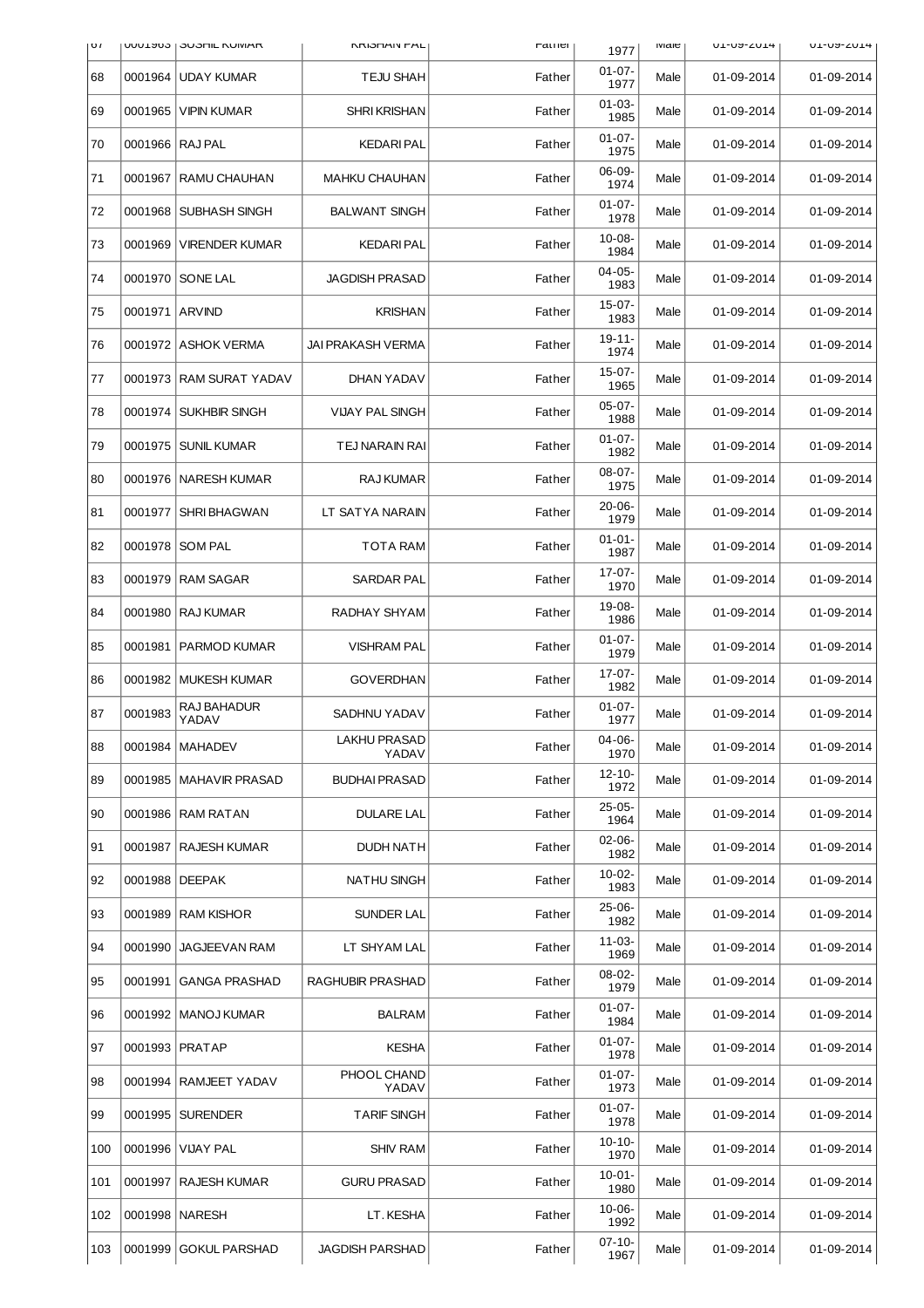| 104 | 0002000 ANJANI |                                      | <b>GHURA</b>                         | Father | 12-07-<br>1980      | Male | 01-09-2014 | 01-09-2014 |
|-----|----------------|--------------------------------------|--------------------------------------|--------|---------------------|------|------------|------------|
| 105 | 0002001        | <b>AMIT DASS</b>                     | <b>LAKHAN DASS</b>                   | Father | $04 - 05 -$<br>1971 | Male | 01-09-2014 | 01-09-2014 |
| 106 | 0002002        | AJEET SINGH                          | <b>RANVIR SINGH</b>                  | Father | $03-02-$<br>1989    | Male | 01-09-2014 | 01-09-2014 |
| 107 | 0002003        | <b>VIJAY KUMAR</b>                   | PHOOL CHAND                          | Father | $03 - 06 -$<br>1981 | Male | 01-09-2014 | 01-09-2014 |
| 108 | 0002004        | <b>JUNG BAHADUR</b>                  | MANGROO SAROJ                        | Father | $01 - 07 -$<br>1962 | Male | 01-09-2014 | 01-09-2014 |
| 109 | 0002005        | <b>SUNDER LAL</b>                    | RAM LAKHAN                           | Father | $05-08-$<br>1976    | Male | 01-09-2014 | 01-09-2014 |
| 110 | 0002006        | PUSHPENDAR<br><b>KUMAR</b>           | LT. AMAR LAL                         | Father | $15-07-$<br>1993    | Male | 01-09-2014 | 01-09-2014 |
| 111 | 0002007        | <b>SHRIKANT</b>                      | SONPAL SINGH                         | Father | 28-07-<br>1989      | Male | 01-09-2014 | 01-09-2014 |
| 112 | 0002008        | <b>KISHAN LAL</b>                    | <b>SITA RAM</b>                      | Father | $01 - 07 -$<br>1981 | Male | 01-09-2014 | 01-09-2014 |
| 113 | 0002009        | <b>GOPAL KRISHAN</b><br><b>GUPTA</b> | <b>RAMESH CHAND</b>                  | Father | 15-07-<br>1982      | Male | 01-09-2014 | 01-09-2014 |
| 114 | 0002010        | <b>CHANDAN</b>                       | <b>SHIV KUMAR</b>                    | Father | 15-06-<br>1994      | Male | 01-09-2014 | 01-09-2014 |
| 115 | 0002011        | <b>RAJ KUMAR</b>                     | <b>BIKHU HAZARI</b>                  | Father | $01 - 07 -$<br>1980 | Male | 01-09-2014 | 01-09-2014 |
| 116 | 0002012        | <b>TEJ BAHADUR SINGH</b>             | <b>SHIV BAKSH SINGH</b>              | Father | $07-01-$<br>1979    | Male | 01-09-2014 | 01-09-2014 |
| 117 |                | 0002013   ARUN KUMAR                 | <b>RAM KUMAR</b>                     | Father | $01 - 01 -$<br>1991 | Male | 01-09-2014 | 01-09-2014 |
| 118 | 0002014 ARJUN  |                                      | <b>KALLU</b>                         | Father | $01 - 07 -$<br>1983 | Male | 01-09-2014 | 01-09-2014 |
| 119 | 0002015        | <b>KAMAL KISHORE</b>                 | PURAN PASWAN                         | Father | $02 - 04 -$<br>1986 | Male | 01-09-2014 | 01-09-2014 |
| 120 | 0002016        | <b>KAMLESH KUMAR</b>                 | <b>MOHAN</b>                         | Father | $01 - 10 -$<br>1975 | Male | 01-09-2014 | 01-09-2014 |
| 121 | 0002017        | <b>MAHINDER SINGH</b>                | SURYA PAL SINGH                      | Father | $01 - 11 -$<br>1979 | Male | 01-09-2014 | 01-09-2014 |
| 122 | 0002018        | <b>OM PRAKASH</b>                    | <b>BHISHAMBHAR</b><br><b>PRASAD</b>  | Father | $01 - 07 -$<br>1980 | Male | 01-09-2014 | 01-09-2014 |
| 123 | 0002019        | <b>UPENDRA SINGH</b>                 | SURYA PAL SINGH                      | Father | $10 - 10 -$<br>1989 | Male | 01-09-2014 | 01-09-2014 |
| 124 |                | 0002020   PADAM PRAKASH              | <b>BHARMANAND</b>                    | Father | $07-03-$<br>1980    | Male | 01-09-2014 | 01-09-2014 |
| 125 | 0002021        | <b>BABLOO</b>                        | <b>SHYAM LAL</b>                     | Father | $01 - 01 -$<br>1982 | Male | 01-09-2014 | 01-09-2014 |
| 126 | 0002022 ANIL   |                                      | <b>KISHAN LAL</b><br><b>MALHOTRA</b> | Father | 19-02-<br>1962      | Male | 01-09-2014 | 01-09-2014 |
| 127 | 0002023        | <b>SURENDER</b>                      | RAJ KUMAR                            | Father | $01 - 01 -$<br>1967 | Male | 01-09-2014 | 01-09-2014 |
| 128 | 0002024        | <b>HIMANSHU PAL</b>                  | RAGHUBER DAYAL                       | Father | $10 - 01 -$<br>1972 | Male | 01-09-2014 | 01-09-2014 |
| 129 |                | 0002025   PATI RAM PAL               | <b>MATHURA PRASAD</b>                | Father | $09-01-$<br>1986    | Male | 01-09-2014 | 01-09-2014 |
| 130 | 0002026        | <b>SUNIL KUMAR</b>                   | LT KANHIYA LAL                       | Father | $04 - 05 -$<br>1987 | Male | 01-09-2014 | 01-09-2014 |
| 131 | 0002027        | <b>UMESH KUMAR</b>                   | <b>BHAGIRATH</b>                     | Father | $01 - 11 -$<br>1990 | Male | 01-09-2014 | 01-09-2014 |
| 132 | 0002028        | <b>VIJAY CHAND</b>                   | RAM SEWAK                            | Father | 18-07-<br>1985      | Male | 01-09-2014 | 01-09-2014 |
| 133 | 0002029        | <b>GULAB</b>                         | <b>KESAR ALI</b>                     | Father | $01 - 07 -$<br>1977 | Male | 01-09-2014 | 01-09-2014 |
| 134 | 0002033        | RAJESH PAL                           | <b>GAINDA RAM PAL</b>                | Father | $26 - 08 -$<br>1977 | Male | 01-09-2014 | 01-09-2014 |
| 135 | 0002034        | MOHD. NAZIM                          | MOHD. ROZID                          | Father | $01 - 07 -$<br>1976 | Male | 01-09-2014 | 01-09-2014 |
| 136 |                | 0002035   RAM SEWAK                  | <b>BHAROSE</b>                       | Father | $01 - 07 -$<br>1981 | Male | 01-09-2014 | 01-09-2014 |

## **PART C-EXITING MEMBERS' DETAILS**

| SI. No.   Member Id | Member Name |                  | Date of Exit from EPF Date of Exit from EPS Reason for leaving |           |
|---------------------|-------------|------------------|----------------------------------------------------------------|-----------|
| 0000031             | I MOHD ISHA | $01 - 09 - 2014$ | $01 - 09 - 2014$                                               | Cessation |
|                     |             |                  |                                                                |           |